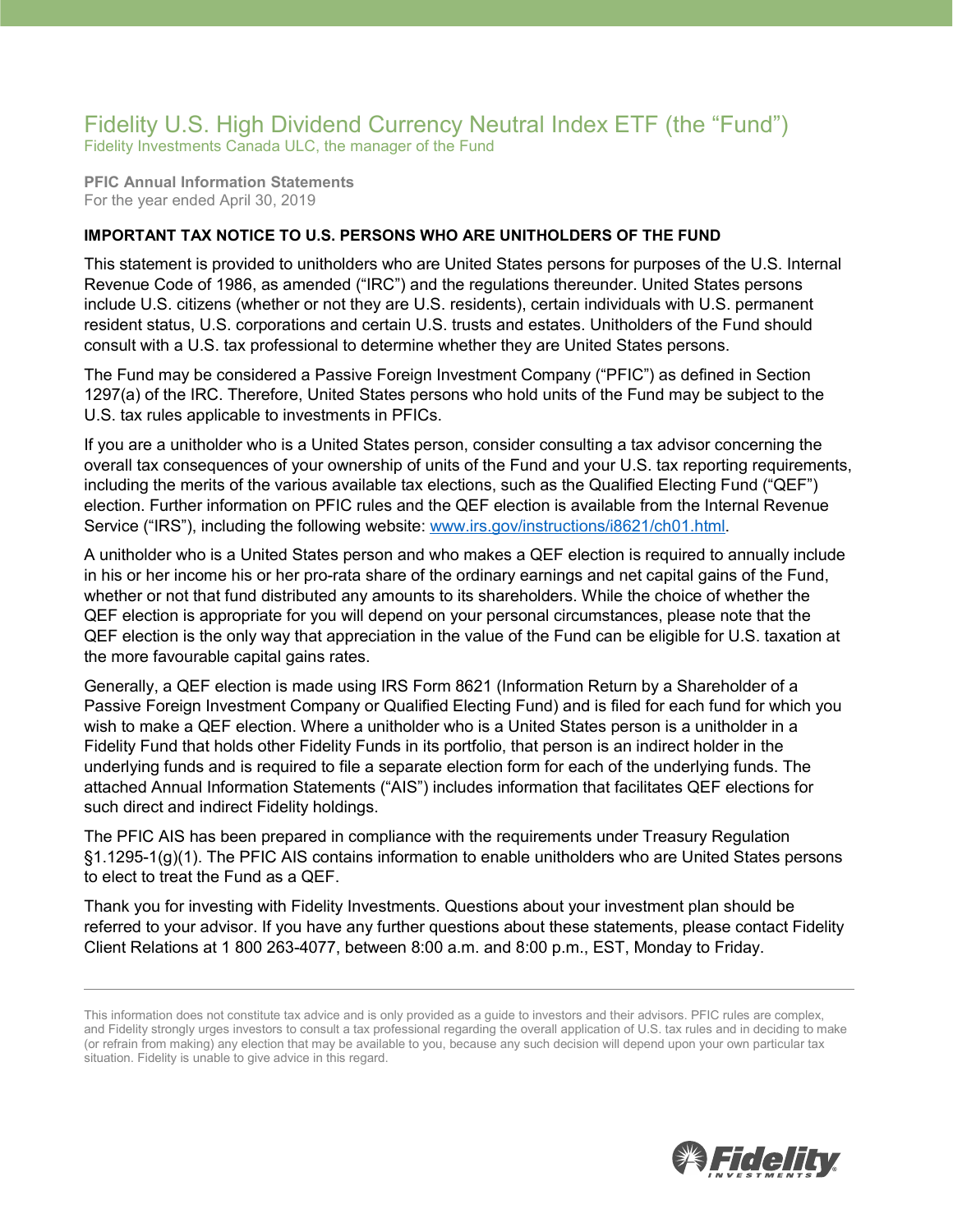## Fidelity U.S. High Dividend Currency Neutral Index ETF

**PFIC Annual Information Statements (US\$)** For the Fund's PFIC taxation year ended April 30, 2019

- 1. This Information Statement applies to the PFIC taxation year of Fidelity U.S. High Dividend Currency Neutral Index ETF (the "Fund") commencing on September 18, 2018 and ending on April 30, 2019.
- 2. The per-unit, per-day amounts of ordinary earnings and net capital gains for each class or series, as applicable, of the Fund and its lower tiered fund(s), as applicable, for the period specified in paragraph (1) are as follows:

| <b>FIDELITY FUND HELD</b><br><b>DIRECTLY</b>                     | <b>ORDINARY</b><br><b>EARNINGS \$</b> | <b>NET CAPITAL</b><br><b>GAIN \$</b> | <b>CASH</b><br><b>DISTRIBUTIONS \$</b>         | <b>PROPERTY</b><br><b>DISTRIBUTIONS \$</b> |
|------------------------------------------------------------------|---------------------------------------|--------------------------------------|------------------------------------------------|--------------------------------------------|
|                                                                  |                                       |                                      |                                                |                                            |
| Fidelity U.S. High Dividend<br><b>Currency Neutral Index ETF</b> | 0.0041                                | 0.0000                               | 0.0000                                         | 0.0004                                     |
| <b>FIDELITY LOWER-TIER FUNDS</b><br><b>HELD INDIRECTLY</b>       | <b>ORDINARY</b><br><b>EARNINGS \$</b> | <b>NET CAPITAL</b><br><b>GAIN \$</b> | <b>PFIC TAXATION YEAR</b><br><b>COMMENCING</b> | <b>PFIC TAXATION</b><br><b>YEAR ENDING</b> |
| Fidelity U.S. High Dividend<br>Index ETF                         | 0.0041                                | 0.0000                               | September 18, 2018                             | April 30, 2019                             |

To determine your pro-rata share of the amounts above, multiply the amounts by the number of units of each class or series, as applicable, of units of the Fund you held during the year. Here is an example to illustrate the calculation using the per-unit, per-day factors:

You own 100 units of Fund A from the period January 1, 2019, through June 30, 2019. You purchased an additional 100 units of Fund A on July 1, 2019. You did not sell any units of the Fund at any time during the year.

The Fund's ordinary earnings were \$0.001 per unit, per day.

Result: Your ordinary earnings for 2019 are (\$0.001 \* 181 days \* 100) + (\$0.001 \*184 days\* 200) = \$54.90.